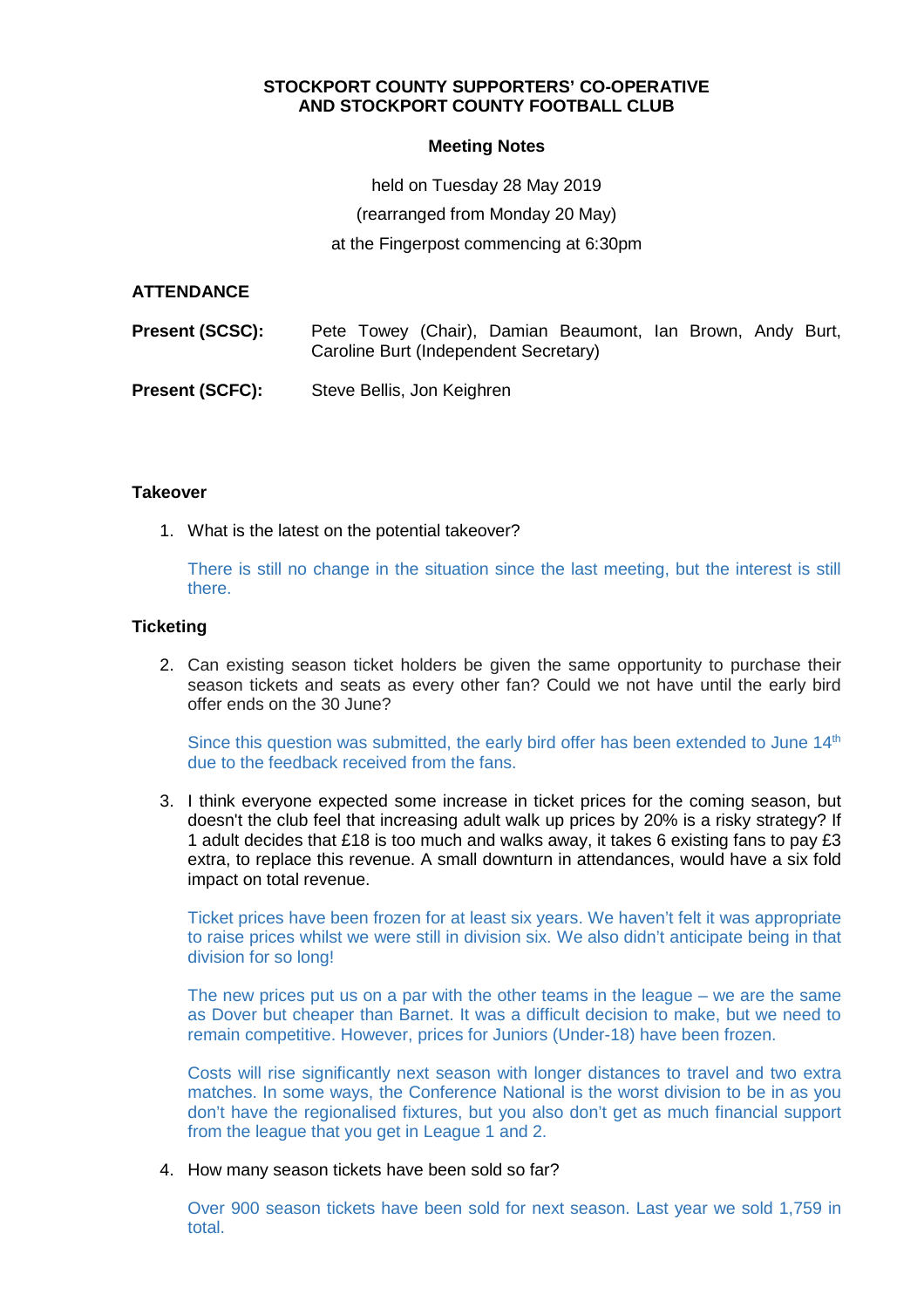5. Could the Club please give a full account of the rationale behind the increases decided upon, and indicate why Leisure Key is not an option, and whether a re-think on this might be possible?

Steve advised that there would be a meeting on Tuesday  $29<sup>th</sup>$  May to discuss this issue and that he would e-mail the Co-op to let them know the outcome.

Following this meeting the Co-op were informed that Board had now agreed to offer a £20 discount to anyone presenting a leisure key card. Refunds of the same amount will also be offered to LK holders who have already purchased their ST's.

The Co-op also asked if Super 10's could be reintroduced this season in time for Christmas.

6. Could we have a breakdown of paying supporters for last season?

| $\circ$ Under 5's | 5%    |
|-------------------|-------|
| o Under 17's      | 15.1% |
| o Disabled        | 8.2%  |
| o Student         | 2.2%  |
| o Senior 65yrs+   | 23.5% |
| $\circ$ Adults    | 46%   |

#### **Finances**

7. What is the expected profit / loss to June 2019?

We don't know yet as there are too many variables to take into account e.g. the summer concerts fall in this financial year.

8. How much is funding from the FA / Vanarama in the National League?

We don't know yet as the National League haven't declared it. We understand that the pot is divided up with 75% given to the National Conference, and the remaining 25% split between North and South. It is rumoured that last year National Conference teams got 70K each.

9. How much prize money did County receive for winning the National League North?

#### £7,500

10. How will we ensure that Jim has a competitive playing budget in the forthcoming season? Will it be increased?

Jim will have a competitive budget and he is happy with it. Richard Park has made it clear that the percentage increase in the playing budget is significantly more than the percentage rise in ticket prices.

11. Apart from increases to the playing budget, what extra costs will the club incur in the National League? (for example additional hotel and travel expenses, police costs). How much?

The main increase in costs will come from overnight stays before the match. Jon spoke to Dave Challinor and Fylde had 15 overnight stays this season. Two hour journeys has usually been the cut-off point in determining when a hotel was needed, so we're looking at about 50% of the games next season. Ultimately it will depend on what Jim feels is appropriate.

12. How can we increase revenue from player sales? Can we identify key players to sign longer term deals so SCFC can generate money for developing players?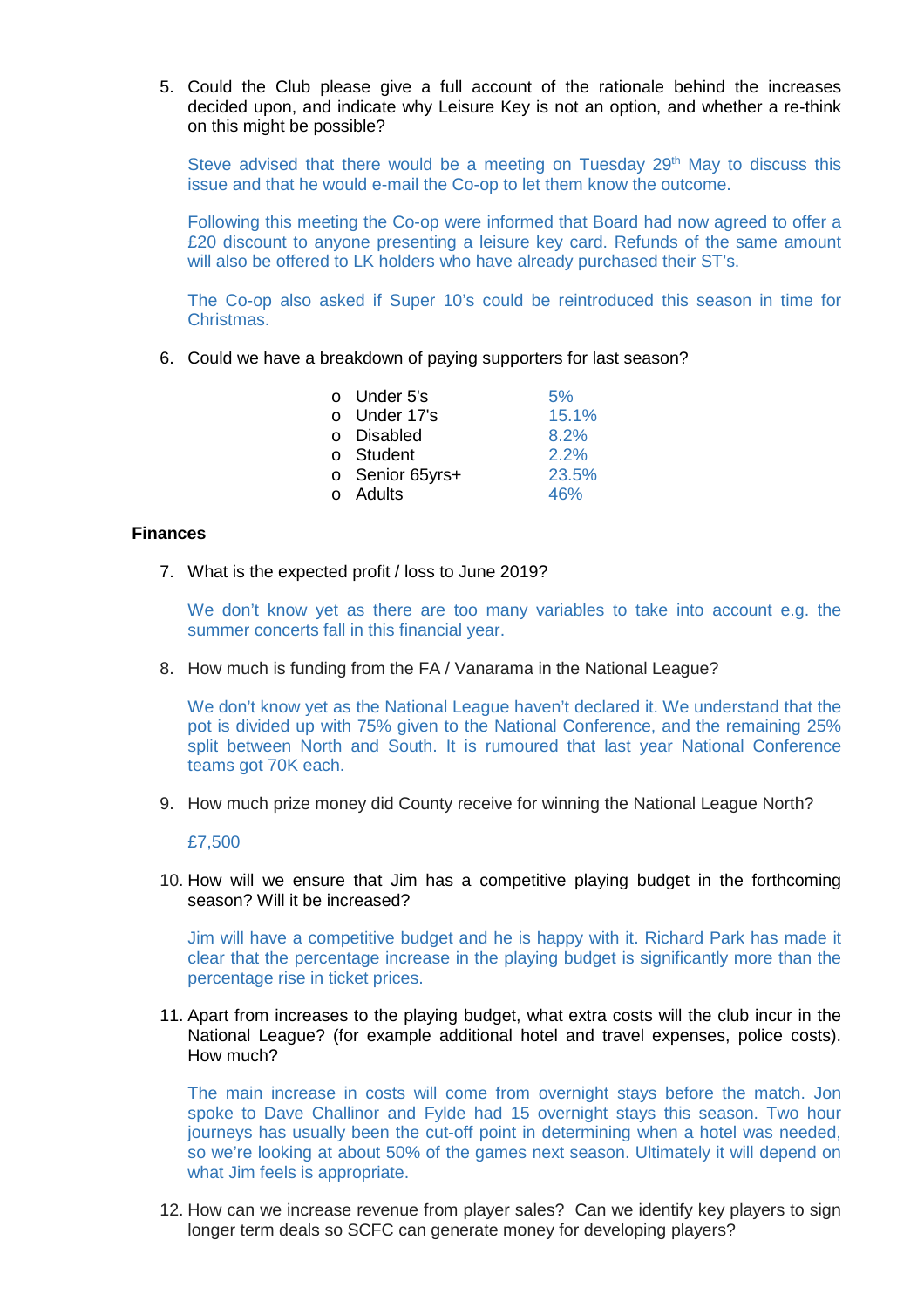The deal we have just done for Alex Curran indicates the change in approach regarding player recruitment. It has been hard to get people to commit when you are playing part time regional football. With Curran, he has signed a two year deal with an option for a third year. We have paid a fee and he will either grow with us or will move on and generate a fee for us.

Part time players rarely sign for more than one year. Committing players to longer term contracts will be easier as we progress up the leagues.

13. How much have the club made/do the club expect to make from extra Champions related sales (the shirt, scarf, polo shirts, mugs, scrapbook, poster, adverts in the scrapbook, etc...)?

It's difficult to put a figure on it as stock is still being sold, but it should be in the region of 50K.

14. How much, if anything, did the Champions Parade cost the club?

It cost £500 and most of that went on the bus, which was subsidised.

## **Full Time Status**

15. Please advise why the Clubs previous commitment to revert to a Full Time playing status has been withdrawn. If, as suspected, finances are the motivating factor behind the decision please confirm what level of attendances we should strive for so that we can compete with other National League Teams on a level playing field.

It is Jim's decision to continue with the hybrid set up, but on a full time budget. For the majority of players, playing for County is their main job.

Having spoken to Jim we will be signing more players on the same type of contract as our new signing, Alex Curran. It is highly unlikely that we will be signing any players who already have a full time job going forward.

Players are training Monday, Tuesday and Thursday. They all wear tracking devices when they train so we know who is training as they should.

16. How many players currently at the club are on FT contracts for next season?

There are only two players who you could now consider to be part time – Hinchliffe and Palmer. Keane has given up a previous working commitment to concentrate on football.

### **The Bungalow**

17. What's the latest with the Bungalow club?

No-one knows! The Bungalow went was sold via sealed bids but nothing seems to have happened since.

## **Training Ground**

18. What's the latest around the club securing a training ground?

We are in regular discussions with the Council but a training ground hasn't been a priority up to now. As we progress up the football pyramid, obviously we will need to start exploring possibilities with more urgency.